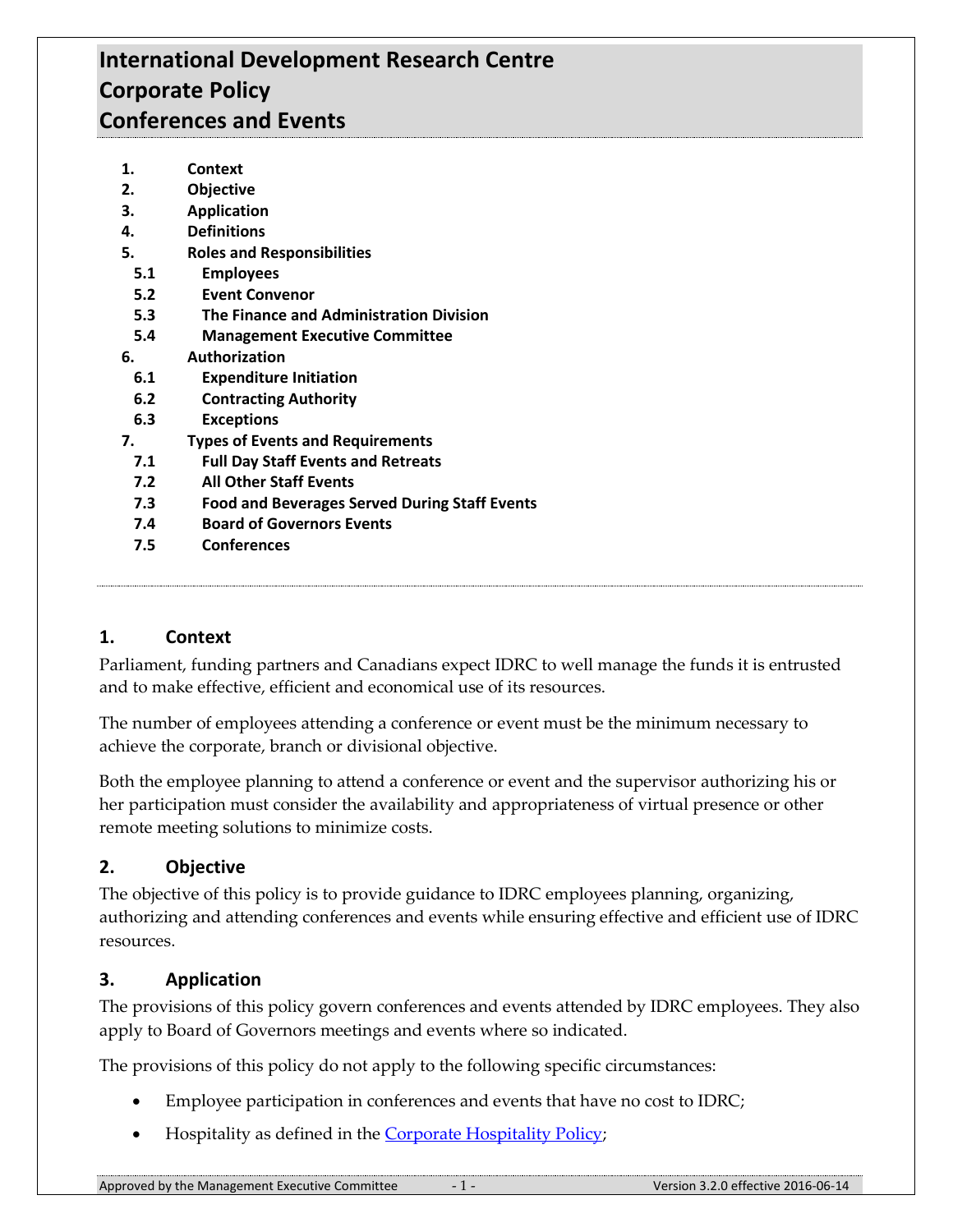- Training events that relate to ensuring that employees are qualified to perform their assigned duties – for instance, acquiring or maintaining professional accreditations of recognized professional bodies as required by the employees to practice their profession; and membership to such professional bodies;
- Meetings whose sole purpose is the direct delivery of the core mandate of IDRC such as visits to research project locations, research-related workshops, seminars, meetings and similar activities organized by recipients as part of their research activities;
- Employee appreciation events, except for the aspects that may be specifically mentioned in this policy.

## <span id="page-1-0"></span>**4. Definitions**

**Conference** – refers to a congress, convention, seminar, symposium or other formal gathering, which is not organized by IDRC and where persons participating debate or are informed of the status of a discipline that supports or relates to the business of IDRC. Multiple IDRC employees attending the same conference is considered an "event".

**Event –** represents activities related to IDRC operations and may include both employees and nonemployees. Events include business meetings; corporate, branch or divisional management meetings; employee retreats; work planning meetings; employee debriefs; conferences attended by two employees or more; prestigious ceremonies and any other formal gathering of IDRC employees. See Section 3 for exclusions to the definition of Events.

**Total cost of an event** – to determine the required authority level for approval of expenses, the total cost for a single event is calculated by adding all costs for items such as conference registration fees, professional services charges, official Centre hospitality, accommodation, transportation, taxes, gratuities, service charges and any other relevant costs directly attributable to the particular event.

## <span id="page-1-1"></span>**5. Roles and Responsibilities**

All individuals involved in planning, organizing, authorizing and attending the conference or event are responsible for demonstrating the highest standard of ethical conduct as outlined in the **IDRC** [Code of Conduct.](http://www.idrc.ca/EN/Documents/Code_of_Conduct.pdf) IDRC employees are expected to perform their official duties such that public confidence and trust in the integrity of the organization are maintained and enhanced.

#### <span id="page-1-2"></span>**5.1 Employees**

Employees must follow the provisions of this policy and comply with the associated administrative procedures to ensure value for money.

## <span id="page-1-3"></span>**5.2 Event Convenor**

The Convenor is the person who initiates an event and takes responsibility for its conduct and outcome. The Convenor is responsible for:

- Clearly articulating the business needs of the event;
- Conceiving and planning the event in accordance with this policy;
- Using IDRC resources for convening an event wisely and with utmost prudence;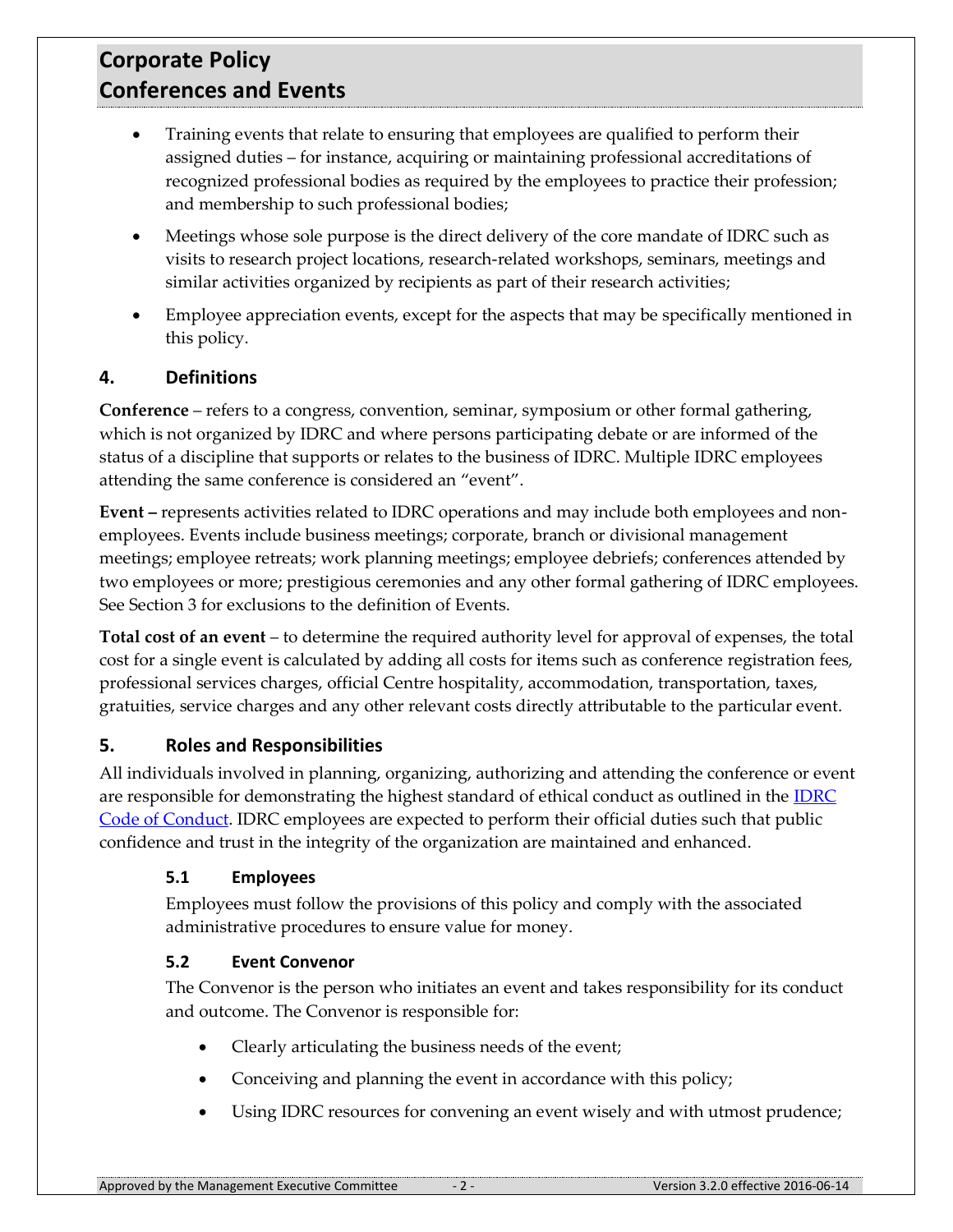- Seeing that proper authority is exercised prior to the engagement of any expense by the person holding the Contracting Authority;
- Providing detailed requirements, information and scope of the event to the person holding the Contracting Authority;
- Determining and planning with prudence the maximum number of IDRC employees required to attend an event;
- Coordinating, staging and running of the event.

## <span id="page-2-0"></span>**5.3 The Finance and Administration Division**

The Finance and Administration Division is responsible for the following stewardship functions:

- Provision of tools and procedures to meet the policy requirements;
- Maintaining distinct general ledger accounts to record conference registration fees and event costs;
- Monitoring of transactions to ensure they are substantiated properly;
- Interpretation of the policy and procedures;
- Collection and posting of the cost information on the IDRC corporate web site.

#### <span id="page-2-1"></span>**5.4 Management Executive Committee**

The Management Executive Committee is responsible for approving this policy.

## <span id="page-2-2"></span>**6. Authorization**

<span id="page-2-3"></span>Approval authorities are set out in the IDRC General Authority Matrix.

#### **6.1 Expenditure Initiation**

The approval of **conferences** is assigned to cost centre managers and is limited to the amounts set out in the divisional budgets.

The approval of **events** is assigned to senior managers as follows:

- Director (or above) approval is required when the total cost of the event is 5,000 CAD or less;
- President approval is required when the total cost of the event exceeds 5,000 CAD.

## <span id="page-2-4"></span>**6.2 Contracting Authority**

Employees authorized to attend a conference must pay the registration fees with their travel cards.

Contracting authority for event-related goods and services remains with the Finance and Administration Division and can be delegated on a case-by-case basis.

## <span id="page-2-5"></span>**6.3 Exceptions**

Only the President and all the Vice-Presidents are allowed to authorize exceptions to this policy, to the extent that its context (see section 1) and spirit are respected.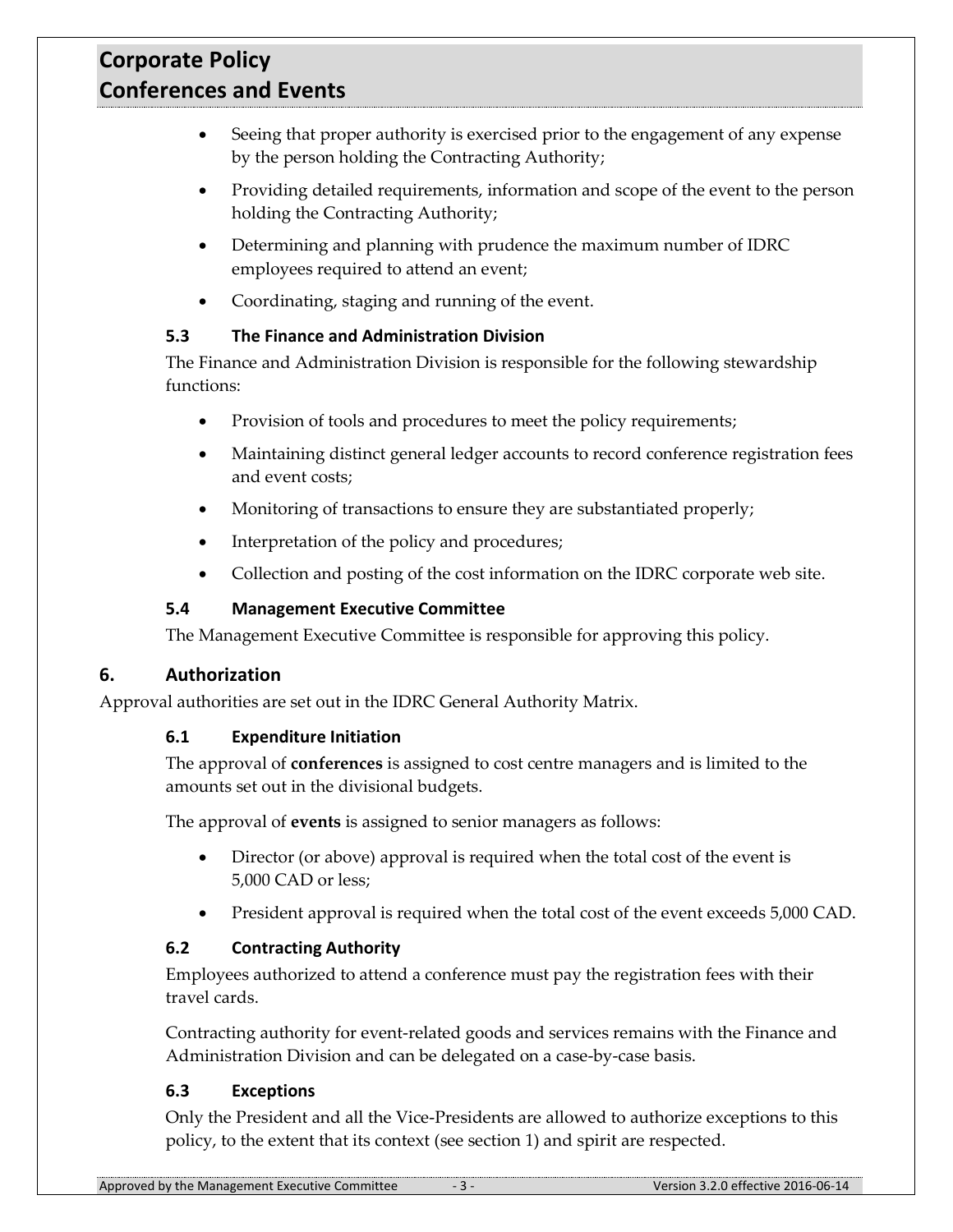## <span id="page-3-1"></span><span id="page-3-0"></span>**7. Types of Events and Requirements**

## **7.1 Full Day Staff Events and Retreats**

Daylong staff meetings and retreats are organized on the office premises. At locations where in-house meeting space is not sufficient, such meetings are organized in a nearby modest commercial facility.

The cost of facilitators, consultants and other directly related expense is to be charged to the event account identified by the Finance and Administration Division.

Overnight stays related to staff events and retreats are forbidden.

## <span id="page-3-2"></span>**7.2 All Other Staff Events**

All other events such as social events, the Government of Canada Workplace Charitable Campaign (GCWCC) launch, and employee appreciation events are always to be held within the office premises and the cost of such celebrations should not exceed the amount prescribed for such events in the budgets of each cost centre.

#### <span id="page-3-3"></span>**7.3 Food and Beverages Served During Staff Events**

As a rule, staff events should not include the provision of food and beverages.

For daylong events (staff meetings or retreats), where the provision of lunch cannot be avoided, the cost of such lunches per person must not exceed 1.75 times the lunch allowance and should be coded as hospitality. All other provision of food and beverages (coffee, tea, snacks, etc.) shall also be considered a hospitality cost and therefore should be coded to the hospitality account. Refer to the Official Centre Hospitality Policy for details.

Similarly, the provision of snacks and beverages during breaks of long events (more than three hours) that fall under the scope of this policy must also be treated and accounted for under the [Corporate Hospitality Policy.](http://www.idrc.ca/EN/AboutUs/Accountability/Pages/travel-and-hospitality.aspx)

## <span id="page-3-4"></span>**7.4 Board of Governors Events**

The cost of Board of Governors events include all reasonable and actual costs that contribute to a successful event. The travel portion of these events (transportation, accommodation, etc.) fall under the Governor Travel Policy and is coded as travel. All meals served to governors either fall in the Governor Travel policy or as indicated in the paragraph below.

Evening meal events for all Governors as a group, held in connection with Board or committee meetings, must not cost more than 2.625 times the applicable meal allowance per person in attendance (i.e. including all Board guests). The Chair of the Board must authorize any exception to this rule. Those meal events are not recorded as Official Centre Hospitality but rather as event costs.

## <span id="page-3-5"></span>**7.5 Conferences**

Conference registration fees are to be charged to the account set up by the Finance and Administration Division.